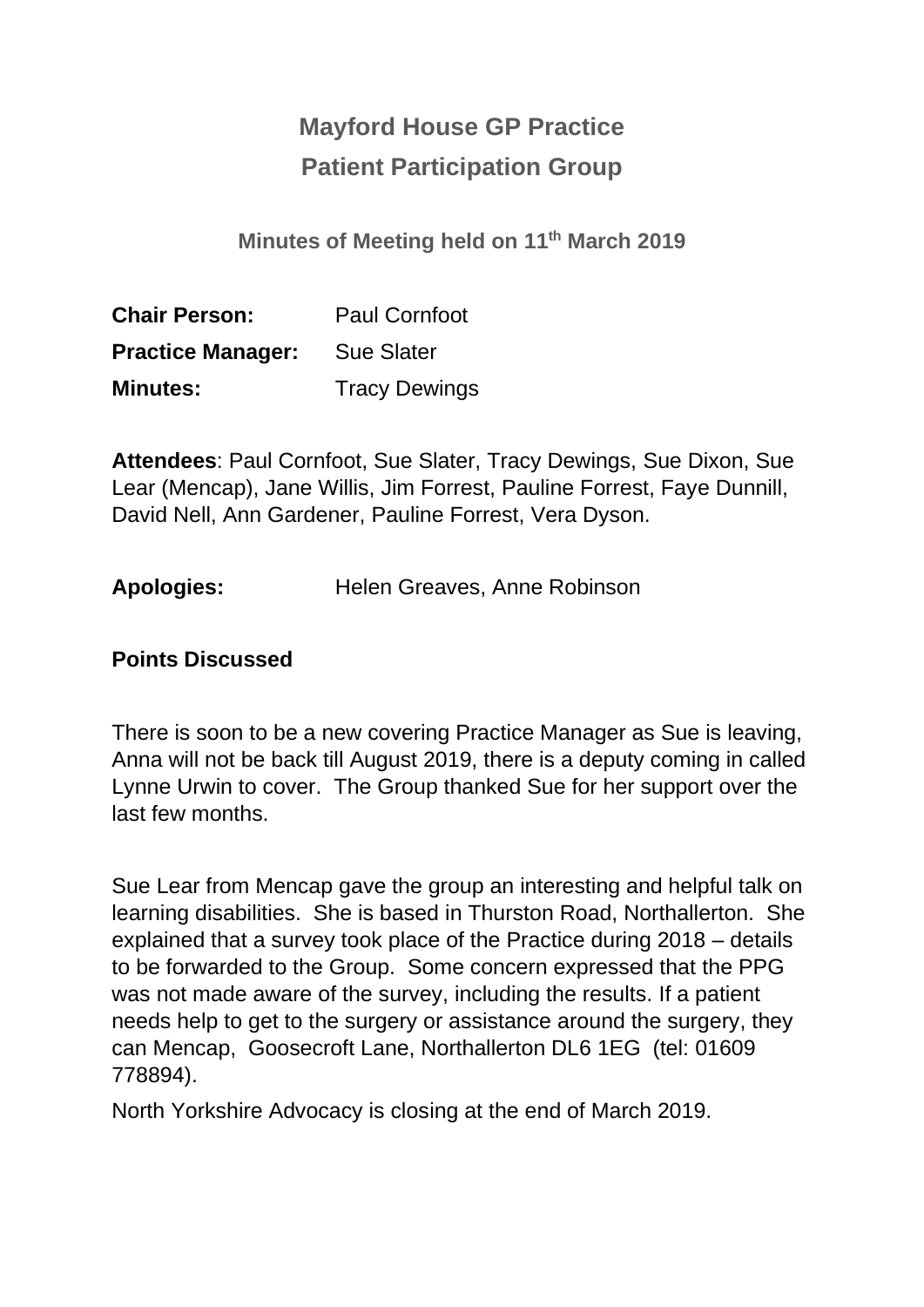## **Updates on the Practice systems:**

- 1. Phone answering: November average best 22 seconds worse 51 seconds before a staff member answered the telephone. All agreed that system is clearly a significant improvement.
- 2. Appointment provision: appears to be good in relation to on day appointments but not enough appointments on offer on line. Matter being addressed by the Practice.
- 3. Did not attends: Dr Jackson undertook an audit of all the DNA's. The findings will be emailed out to the members of PPG group. Frequent patient who DNA will get letters from the practice.
- 4. An advert for an apprenticeship receptionist has now gone out.
- 5. The dispensary within the practice has now hired 2 new trainee assistants and 2 dispensing assistants.
- 6. Online Patient Consultation Service: service now up and running but is taking some time to progress. It's use and benefits to be monitored.
- 7. New PPG members. Paul to speak to Helen regarding this matters.
- 8. Patient Questionnaire: It was agreed that a further patient questionnaire should be undertaken later this year – too soon at present.
- 9. Red Box Project: Josh will soon be implementing this within the practice.